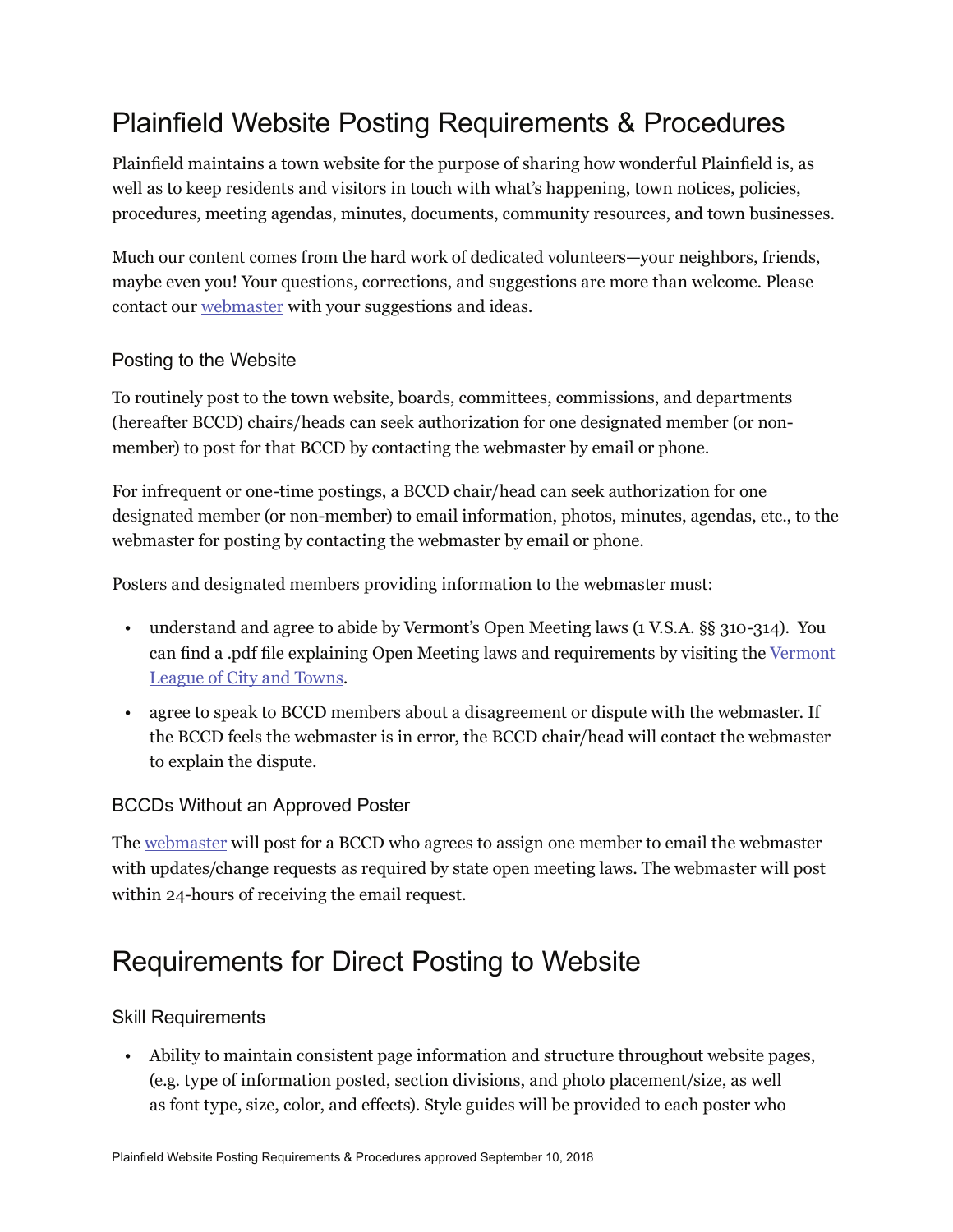meets training requirements. Appropriate information and styles are at the webmaster's discretion.

- Willingness to effectively communicate with BCCD members and webmaster.
- Willingness to communicate events for posting to the homepage calendar (the webmaster will post events within 24-hour of email receipt).
- Willingness to ask questions and seek help for any reason, and abide by the webmaster's requests and decisions.

#### Software Requirements\*

- Word processing program that allows the poster to export to a secure .pdf document (low resolution with ability to password protect printing and editing).
- Photo editing program that allows the poster size photos.
- \* If the poster doesn't have either of these programs, s/he can email information to the webmaster who will post material within 24-hours of receipt.

#### Computer Skill Level Requirements

Ideally, posters should have some past experience using a website editor, although this is not a requirement. Posters must be able to:

- create a username, personal password, and log into a website,
- access the correct page to edit,
- enter new text,
- delete old text,
- create a hyperlink,
- upload .pdf, audio, photo, sound, and video files using drag/drop interface,
- be comfortable asking questions if they are not sure (or have made a mistake!),
- post videos to the site using embedded code is an option but not a requirement, and requires special permission from the webmaster (who will respond within 24-hours of email request). Links to videos and video files can be emailed to the webmaster who will post within 24-hours of email receipt.

#### Training Requirements

Short (fifteen- to thirty-minute) in person or phone conversation with webmaster about poster's computer experience, with a follow-up training session at an agreed upon time and location using poster's computer. The poster being trained will receive a .pdf of *Plainfield's Website Style Guides* to keep the site consistent. The webmaster will follow up training with another session (if